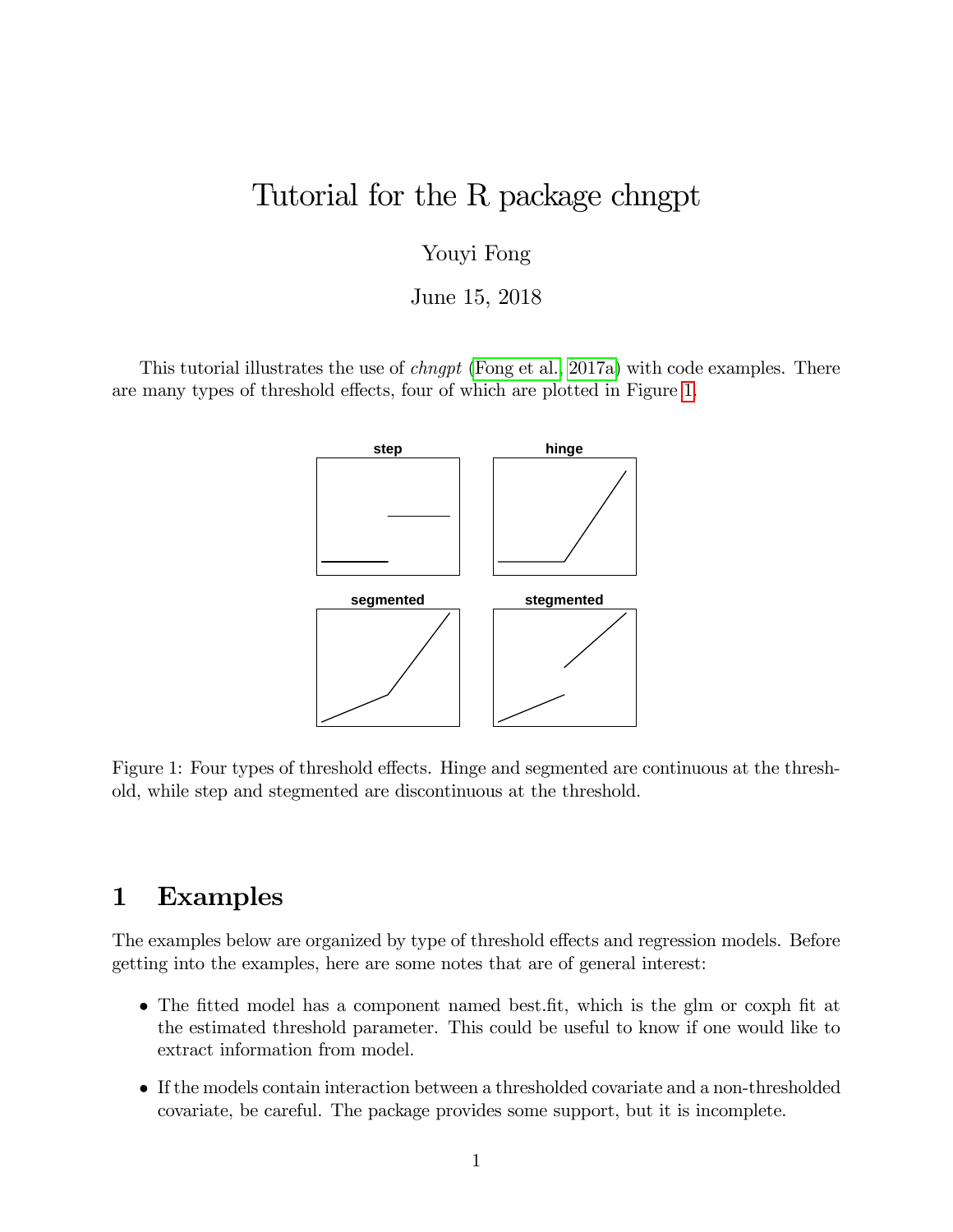#### 1.1 Continuous threshold Linear regression

For continuous threshold linear regression, we have developed a grid search method for estimation that is super fast [\(Fong, 2018\)](#page-7-0). Together with the observation that bootstrap con-fidence intervals have better coverage than robust analytical confidence intervals [\(Fong et al.,](#page-8-1) [2017b\)](#page-8-1) for continuous threshold linear models, we recommend setting est.method="fastgrid" and var.type="bootstrap" in the call to chngptm.

To estimate a threshold linear regression model with a segmented-type change point for the relationship between V3  $BioV3B$  and NAb score in the MTCT dataset, we call

```
fit=chngptm (formula.1=V3_BioV3B\sim1, formula.2=\simNAb_score, dat.mtct.2,
  type="segmented", family="gaussian",
  est.method="fastgrid", var.type="bootstrap", save.boot=TRUE)
```
- formula.2 and formula.1: threshold variable and the rest of the model
- type: type of threshold model to fit
- $\bullet$  est.method defaults to *fastgrid* and is recommended
- var.type: *bootstrap* method is recommended here
- save.boot: saves bootstrap samples for plotting bootstrap distributions

Calling summary(fit), we get

Change point model type: segmented

Coefficients:

|                                                                   | est | p.value* (lower upper)                       |  |
|-------------------------------------------------------------------|-----|----------------------------------------------|--|
| (Intercept)                                                       |     | $-22.33152$ 1.593423e-08 -30.07675 -14.58628 |  |
| NAb score                                                         |     | 67.23925 2.212981e-14 49.98398 84.49452      |  |
| $(NAb_score-chngpt)$ + -64.83129 3.692679e-14 -81.61413 -48.04845 |     |                                              |  |

Threshold:

est (lower upper) 0.4653923 0.4535000 0.4772845

Note that we there is an asterisk next to p.value. This is because bootstrap procedures to generate confidence intervals do not readily lead to p values. The presented p values are approximations, obtained assuming that the bootstrap sampling distributions are normal.

To get an estimate of the slope after threshold, we call

```
est=lincomb(fit, comb=c(0,1,1), alpha=0.05); print(est)
```
and get

95% 95% 2.40795883 -0.06780353 4.88372120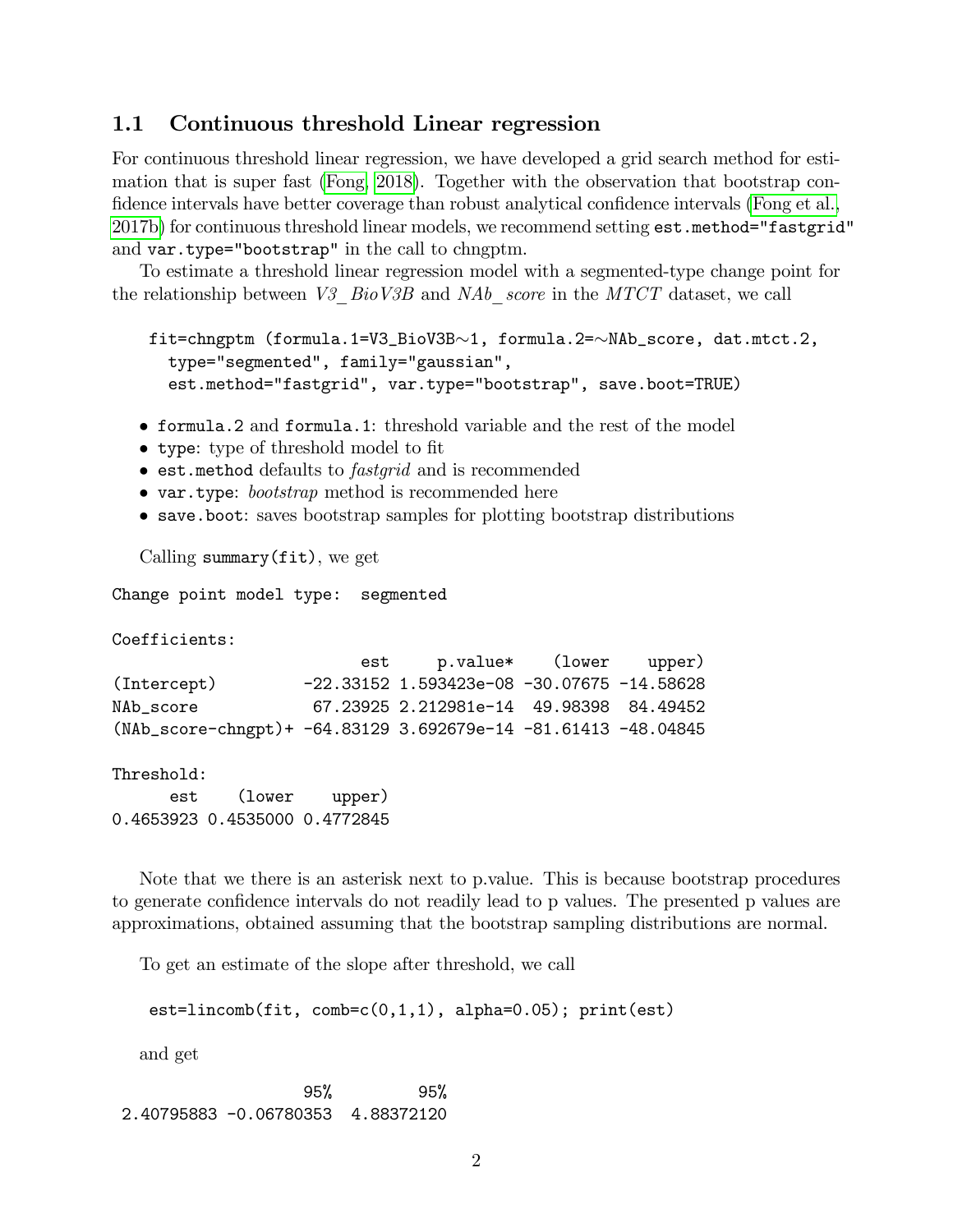Calling plot(fit, which=1) and plot(fit, which=3), we get the two plots on the left-hand side of Figure [2.](#page-2-0) Changing est.method to smoothapprox in the model fit led us to the two plots on the right-hand side.

<span id="page-2-0"></span>

Figure 2: This is a replicate of [Fong](#page-7-0) [\(2018\)](#page-7-0) Figure 1. Left: results by fast grid search; right: results by smooth approximation search. Top: scatterplots with fitted models (gray lines); bottom: bootstrap distributions of the threshold estimate from  $10<sup>3</sup>$  replicates. The dashed lines correspond to the  $95\%$  symmetric bootstrap confidence interval.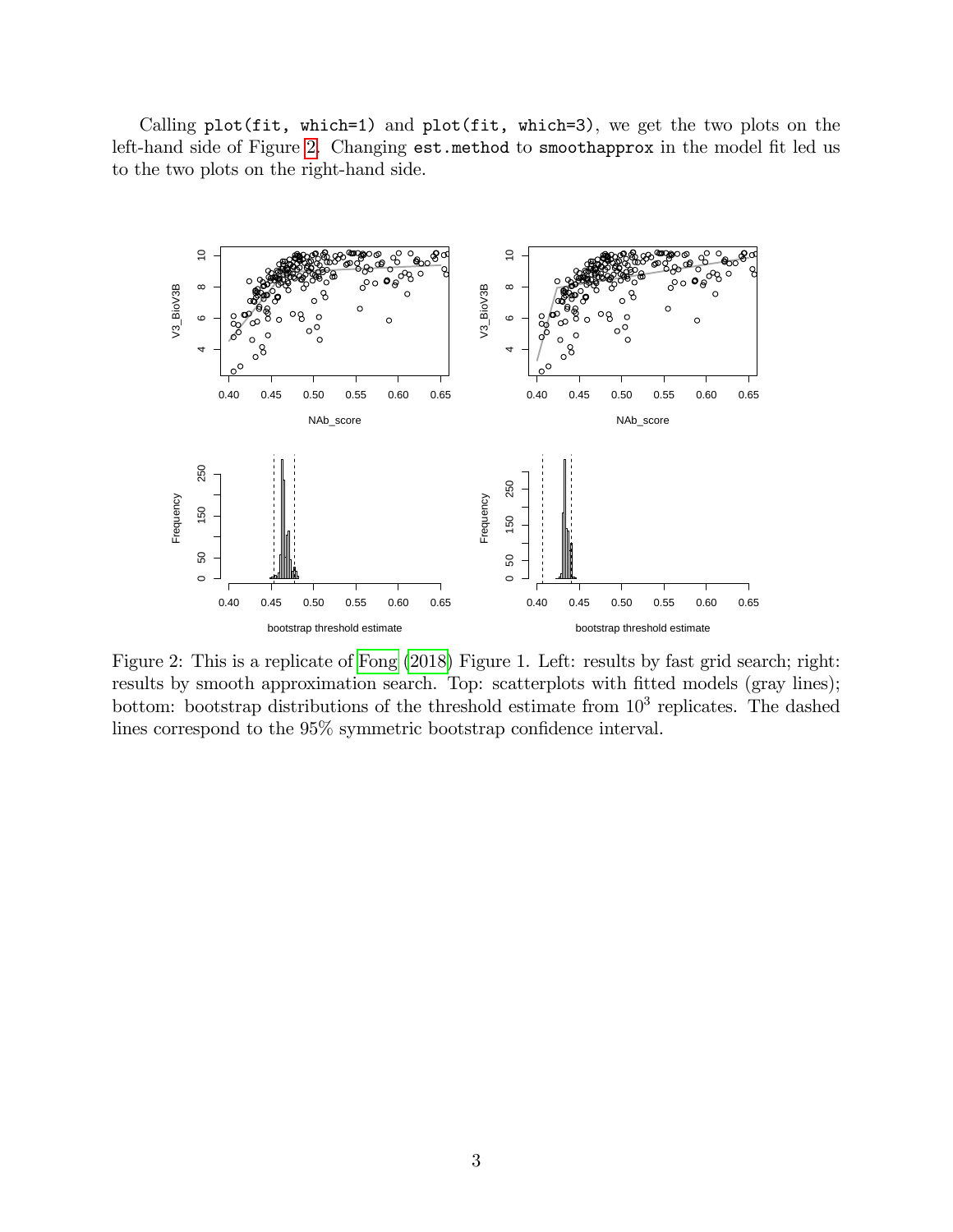A second example To estimate a threshold linear regression model with a segmented-type change point in Girth for the trees dataset, we call

```
fit = chngptm(formula.1=Volume \sim 1, formula.2=\sim Girth, data = trees,type="segmented", family="gaussian",
var.type="bootstrap", weights=NULL)
```
- formula.2 and formula.1: threshold variable and the rest of the model
- type: type of threshold model to fit
- var.type: *bootstrap* method is recommended for confidence interval
- weights can be supplied

Calling summary(fit), we get

Change point model type: segmented

Coefficients:

|                   | est |                                                     | p.value* (lower upper) |                   |
|-------------------|-----|-----------------------------------------------------|------------------------|-------------------|
| (Intercept)       |     | $-24.614440$ 1.985482e-04 $-37.580354$ $-11.648527$ |                        |                   |
| Girth             |     | 3.993966 9.288973e-11 2.785558 5.202373             |                        |                   |
| $(Girth-chngpt)+$ |     | 4.266618 8.261144e-04                               |                        | 1.765770 6.767467 |

Threshold:

est (lower upper) 16.0 12.9 19.1

Calling plot(fit), we get Figure [3.](#page-4-0)

To test whether there is a change point [\(Fong et al., 2015\)](#page-7-1), we call

```
test=chngpt.test(formula.null=Volume\sim1, formula.chngpt=\simGirth, trees,
type="segmented", family="gaussian")
```
When printed, we get

Maximum of Likelihood Ratio Statistics

```
data: trees
Maximal statistic = 17.694, change point = 15.388, p-value = 0.00014alternative hypothesis: two-sided
```
The first line gives the type of test carried out, and it is maximal likelihood ratio test here, which is the default. In addition, a plot function can be called on the test object to show the score or likelihood ratio statistic as a function of candidate change points.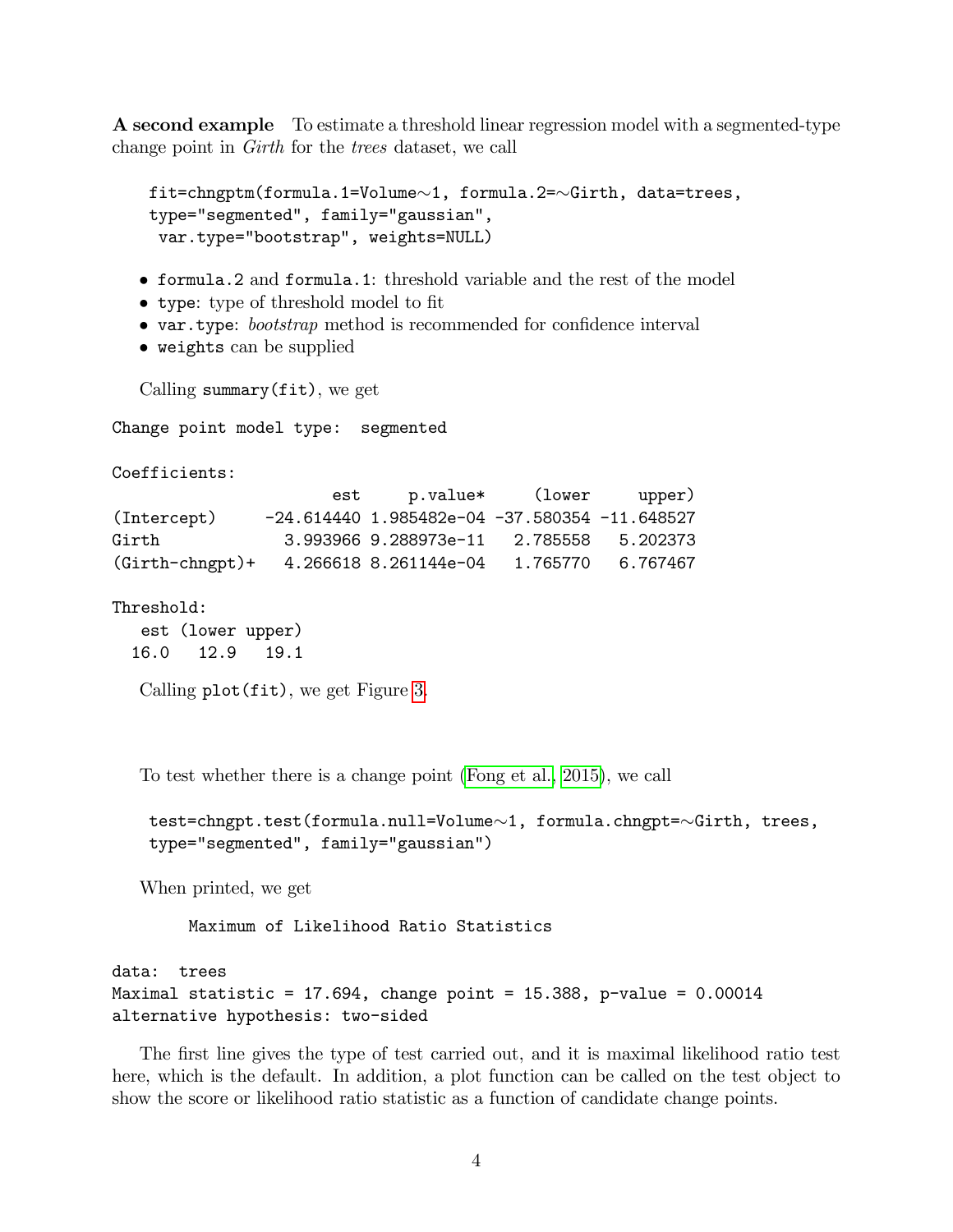<span id="page-4-0"></span>

Figure 3: (a) Scatterplot of timber volume vs girth. The gray line shows the fitted segmented model. (b) Log likelihood of the submodel versus threshold parameter.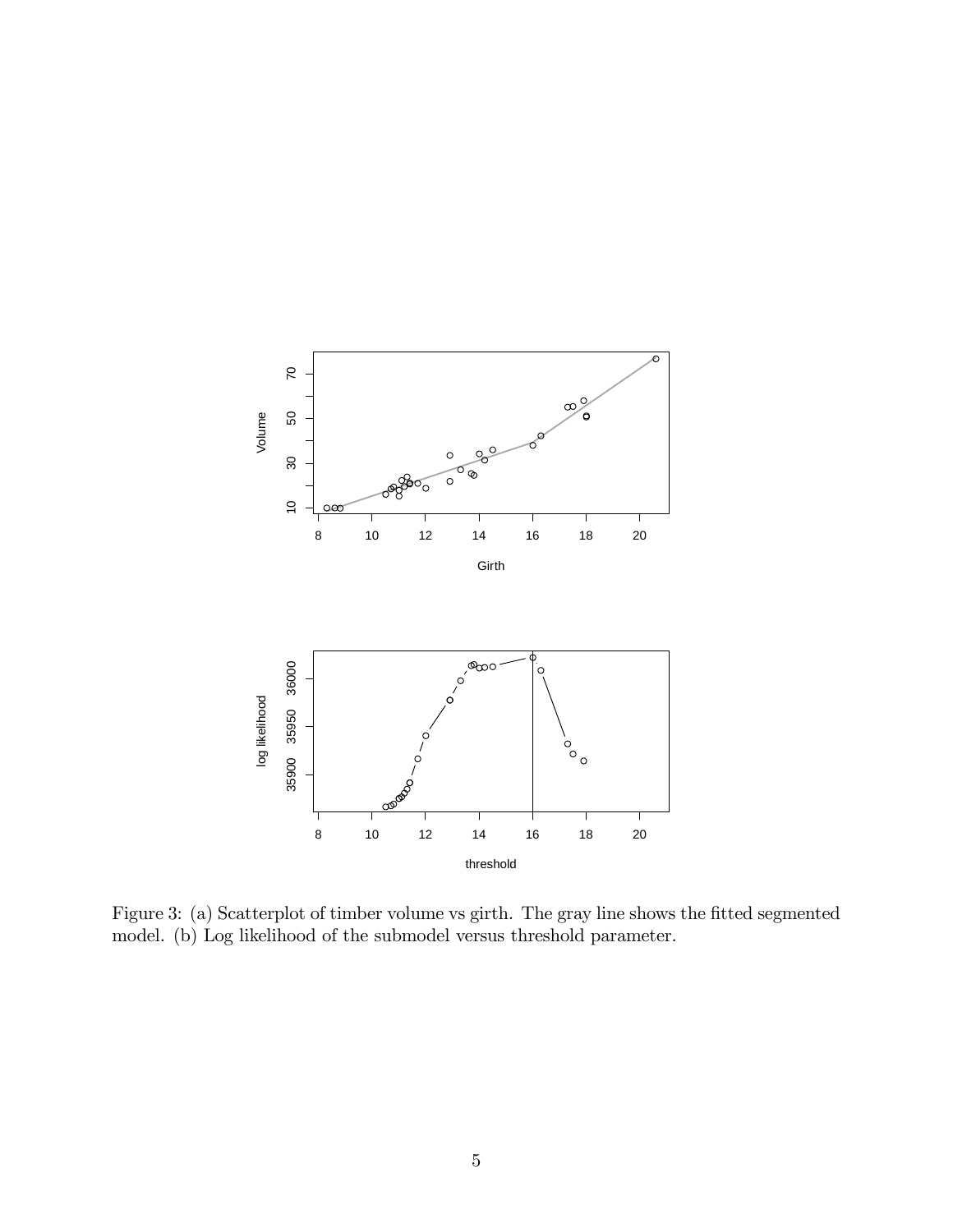#### 1.2 Continuous threshold logistic regression

For continuous threshold logistic regression, a fast grid search method for estimation is not yet available. In addition, we have observed that bootstrap confidence intervals have similar coverage as robust analytical confidence intervals [\(Fong et al., 2017b\)](#page-8-1). Thus, we recommend either var.type="bootstrap" or var.type="robust" in the call to chngptm. Note that when it is set to *robust*, an auxiliary fit needs to be supplied, which is generally a smooth parametric model with enough but not too many degrees of freedom.

To estimate a logistic regression model with a hinge-type change point in NAb SF162L for the MTCT dataset, we call

```
library(splines)
fit=chngptm(formula.1=y~birth, formula.2=~NAb_SF162LS, dat.mtct,
type="hinge", family="binomial",
est.method="smoothapprox", var.type="robust",
aux.fit=glm(y\simbirth + ns(NAb_SF162LS,3), dat.mtct, family="binomial"))
```
- formula.2 and formula.1: threshold variable and the rest of the model
- type: type of threshold model to fit
- **est.method:** smoothapprox is recommended
- var.type: *robust* is recommended for confidence interval
- $\bullet$  aux.fit: required for *robust* variance estimation

Calling summary(fit), we get

Change point model type: hinge

Coefficients:

```
OR p.value (lower upper)
(Intercept) 0.7026523 0.341429662 0.3388366 1.4571044
birthVaginal 1.2397649 0.523159883 0.6393632 2.4039809
(NAb_SF162LS-chngpt)+ 0.6712371 0.001332547 0.5270730 0.8548327
```
Threshold: 26.3% (lower upper) 7.373374 5.472271 8.186464

To test whether there is a change point [\(Fong et al., 2015\)](#page-7-1), we call

```
test=chngpt.test(formula.null=y~birth, formula.chngpt=~NAb_SF162LS, dat.mtct,
type="hinge", family="binomial", main.method="score")
```
When printed, we get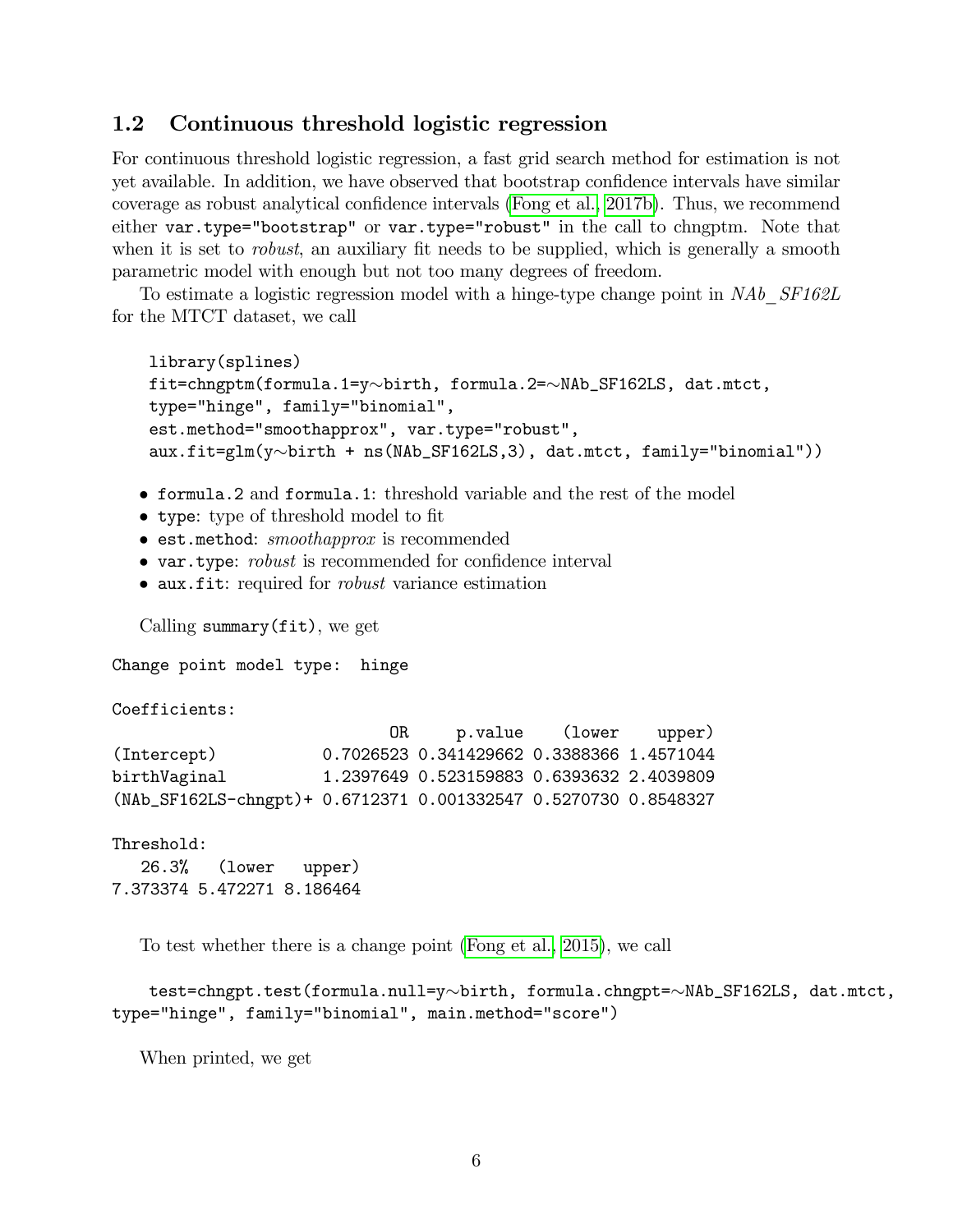Maximum of Score Statistics

data: dat.mt.ct Maximal statistic =  $3.3209$ , change point =  $7.0347$ , p-value =  $0.00284$ alternative hypothesis: two-sided

The first line gives the type of test carried out, and it may be maximal likelihood ratio test. In addition, a plot function can be called on the test object to show the score or likelihood ratio statistic as a function of candidate change points.

cbind The *chngptm* function supports the use of cbind in the formula, as the  $g/m$  function does. For example,

```
dat.2=sim.chngpt("thresholded", "step", n=200, seed=1, beta=1, alpha=-1,
 x.distr="norm", e.=4, family="binomial")
dat.2$success=rbinom(nrow(dat.2), 10, 1/(1 + exp(-dat.2$eta)))
dat.2$failure=10-dat.2$success
fit.2a=chngptm(formula.1=cbind(success,failure)~z, formula.2=~x,
 family="binomial", dat.2, type="step")
```
### 1.3 Continuous threshold Poisson models

Only grid search method and bootstrap confidence intervals are supported, so getting the model fit with confidence intervals could take some time.

```
counts \langle -c(18,17,15,20,10,20,25,13,12)outcome \langle - as.integer(gl(3,1,9))
treatment <- gl(3,3)
print(d.AD < -data.frame(treatment, outcome, counts))fit.4=chngptm(formula.1=counts ~treatment, formula.2=~outcome, data=d.AD,
  family="poisson", type="segmented", var.type="bootstrap")
summary(fit.4)
```
### 1.4 Discontinuous threshold regression models

The chngpt package also provides some support for estimation and hypothesis testing under discontinuous threshold regression models. What is missing, though, is confidence intervals for parameter estimates. See the help page on chngpt for an example.

#### 1.5 Threshold Cox models

The chngpt package also provides some support for estimation of threshold Cox models. What is missing, though, is confidence intervals for parameter estimates and hypothesis testing methods. See the help page on chngpt for an example.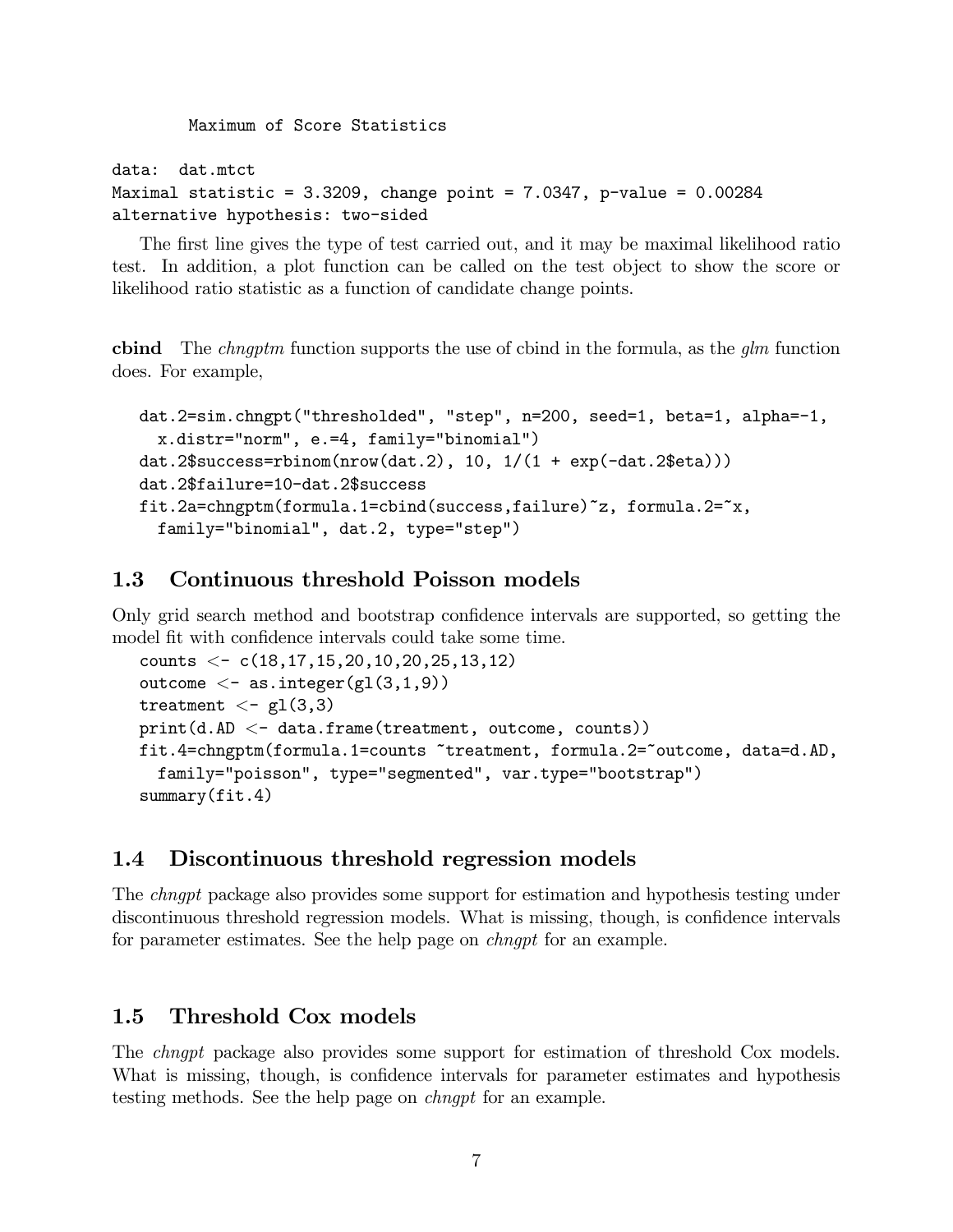### 2 More on model choice

The choice of threshold effects is typically through a combination of domain knowledge and modeling. One modeling approach is to first examine the relationship using local polynomial regression.

The *hinge* model is a special case of the *segmented* model with the slope before threshold fixed at 0. If the hinge model is reasonable, it is preferred over the segmented model because the model can be estimated with substantially higher precision [\(Fong et al., 2017b\)](#page-8-1).

### 3 More on implementation

There are three types of search methods for finding the MLE (maximum likelihood estimator). Users generally do not need to worry about setting the argument, which is est.method, since the function chooses the most appropriate one by default. In the order of development, the three search methods are grid, smooth approximation, and fastgrid. The grid method is the most general and the slowest; it is recommended when other methods are not available. The smooth approximation method [\(Fong et al., 2017a\)](#page-8-0) involves approximating the likelihood function with a differentiable function to allow gradient-based search; it is available for linear and logistic regression and mostly recommended for logistic regression only. Fastgrid [\(Fong, 2018\)](#page-7-0) is a new method that is super fast and gives exact solutions; it is only available for continuous threshold linear regression now.

## 4 More on statistical inference

Robust confidence interval methods are described in [Fong et al.](#page-8-1) [\(2017b\)](#page-8-1). For linear regres-sion, we recommend symmetric bootstrap confidence interval, as described in [Fong](#page-7-0) [\(2018\)](#page-7-0).

Hypothesis testing methods are described in [Fong et al.](#page-7-1) [\(2015,](#page-7-1) [2017a\)](#page-8-0).

# Acknowledgement

We are grateful for questions and comments from researchers around the world interested in using *chngpt*, which have led to great improvement to the package.

### References

- <span id="page-7-0"></span>Fong, Y. (2018), "Fast Bootstrap Confidence Intervals for Continuous Threshold Linear Regression," Journal of Computational and Graphical Statistics, in press.
- <span id="page-7-1"></span>Fong, Y., Di, C. and Permar, S. (2015), "Change point testing in logistic regression models with interaction term," Statistics in medicine, 34, 1483–1494.